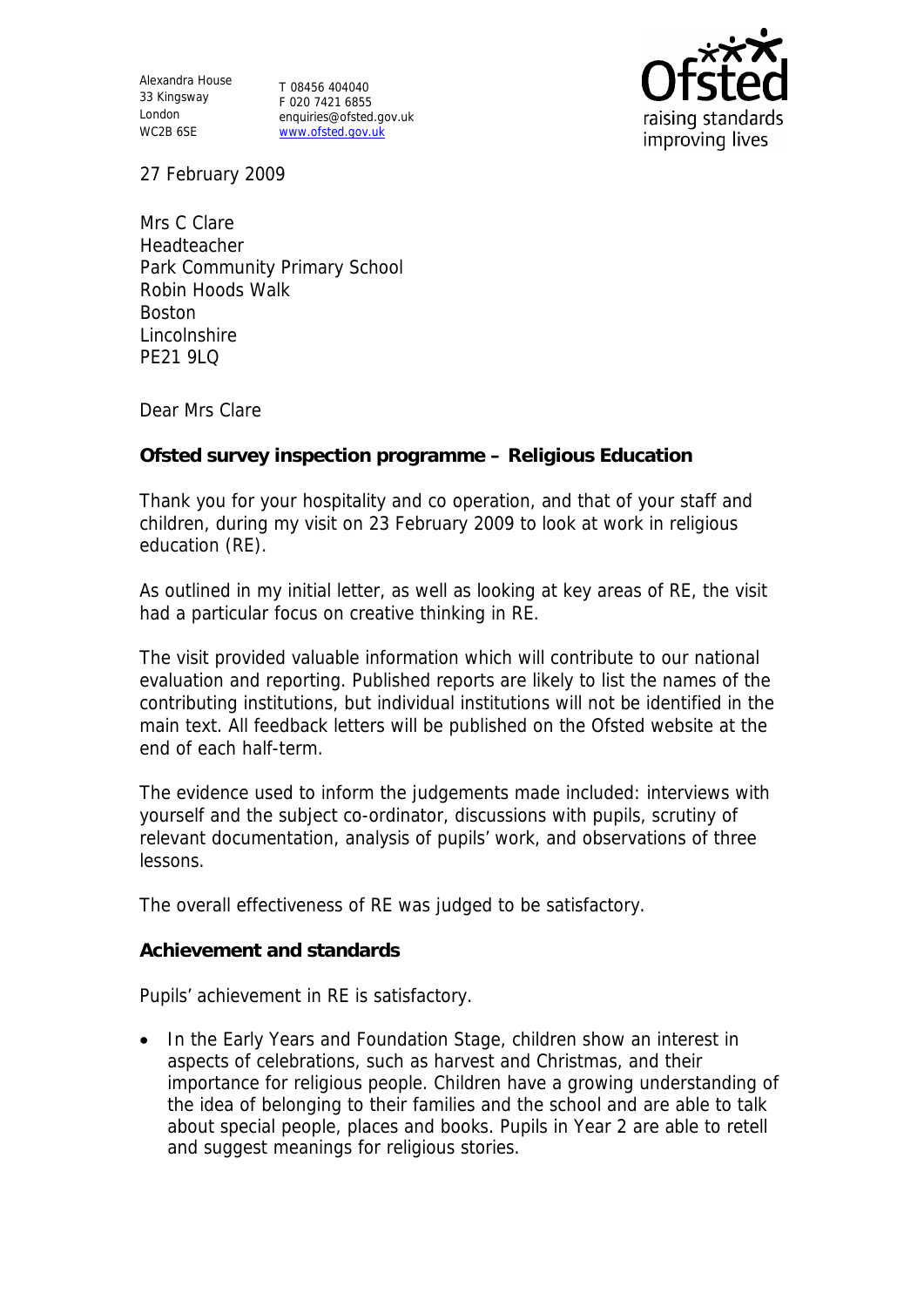- By the end of Key Stage 2, pupils reach standards broadly in line with the Lincolnshire agreed syllabus expectations and pupils' progress is satisfactory. They are aware that religious beliefs are diverse and use religious vocabulary appropriately to describe practices. They can describe the impact of beliefs on people's lifestyles, particularly in relation to the lives of saints they have studied. However, pupils' ability to describe similarities and differences between religions is underdeveloped, as is their ability to relate religious material to their own experiences.
- The personal development of pupils in the context of RE is good. Pupils have positive attitudes towards the subject and appreciate the importance of valuing religious and cultural diversity.

**Quality of teaching and learning** 

The quality of teaching and learning in RE is good.

- Lessons are well planned and teachers make the purpose of the learning clear to pupils.
- Teachers use good stimulus activities to engage pupils' interest and resources are generally matched well to pupils' differing needs. This was particularly evident in lessons observed on the Passover and pilgrimage to Lourdes.
- Teachers use questioning and explanations effectively reflecting their good subject knowledge and organising learning using a good range of strategies, such as talk and independent research.
- Teachers are encouraged to evaluate lessons and pupils' learning so that the next steps in developing knowledge and understanding can be identified and tracked.
- While there are examples of pupils progressing well in aspects of their learning, pupils do not always have enough opportunities to investigate comparisons between different religions. There is also scope to extend the opportunities for pupils to explore their own ideas about key religious beliefs.

**Quality of curriculum** 

The quality of the curriculum in RE is satisfactory.

- The RE curriculum meets the requirements of the locally agreed syllabus. The schemes of work are detailed, making use of the agreed syllabus units of work. Lesson plans helpfully identify key questions to be explored in teaching and learning.
- The school is developing cross-curricular links to extend the discrete RE elements.
- The use of visits and visitors to enrich pupils' experiences is limited. This is particularly with regard to religions other than Christianity.
- particularity with regard to reagnement structure in place that uses the agreed syllabus level descriptors and this is generally effective in identifying whether all pupils are making expected progress. However, its use as a